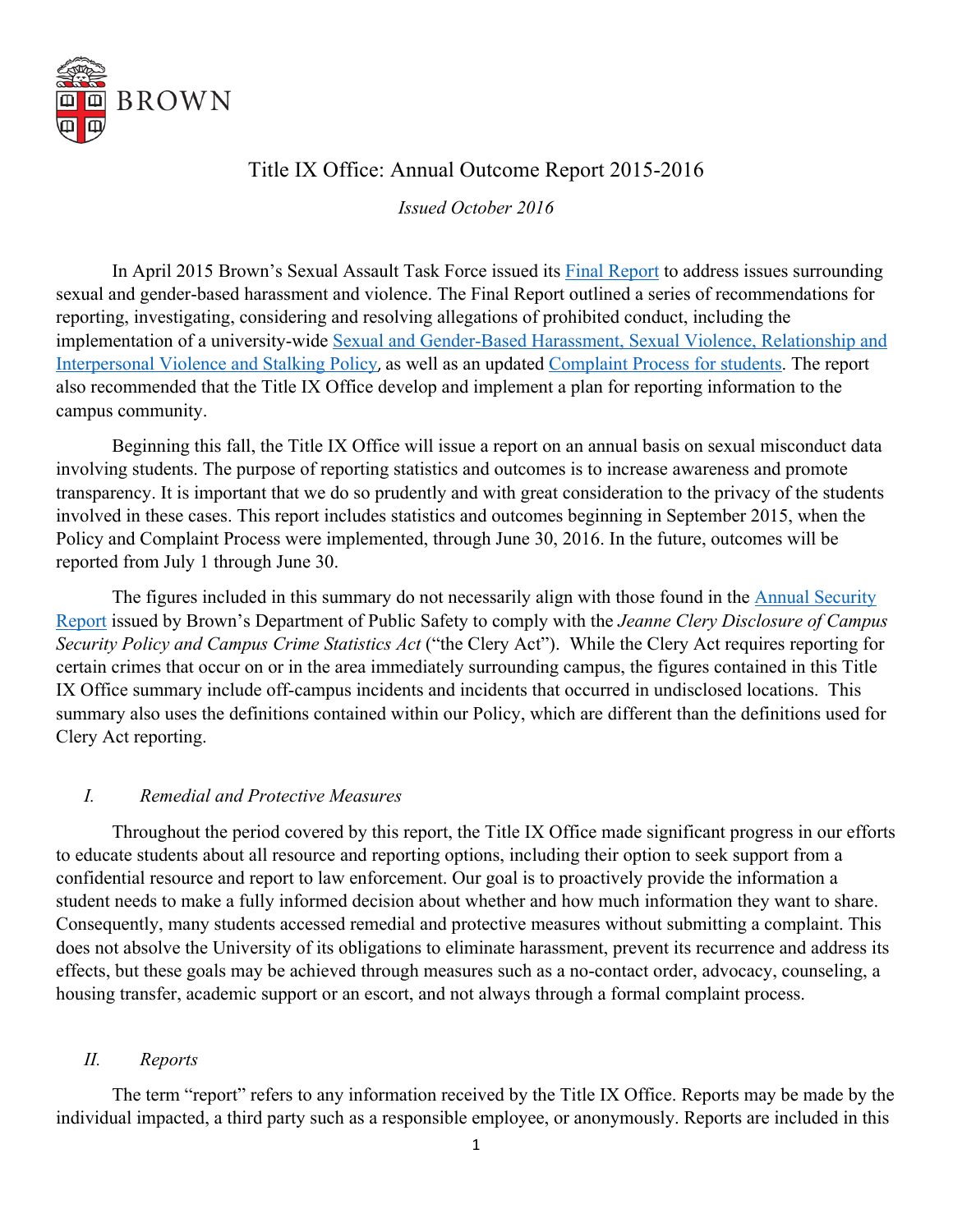summary regardless of their completeness or content. The figures do not imply a finding has been or will be made. Many students seek information about resources from the Title IX Office even when the individual who harmed them is from outside the Brown community. Those figures are also included.

In many cases, a report is resolved through a mechanism other than the formal complaint process as permitted by the [Policy \(](https://www.brown.edu/about/administration/title-ix/sites/brown.edu.about.administration.title-ix/files/uploads/policy-final-sept-16.pdf)see Section X). This is generally due to one of the following reasons: the identity of the reporting party and/or the accused individual is not known; a reporting party requests confidentiality and the University does not identify a threat to campus safety; the accused individual(s) is not a "Covered Person" as outlined in the [Policy \(](https://www.brown.edu/about/administration/title-ix/policy)see Section III).

Incidents are categorized to the best of our ability based on the information that we have available. In certain circumstances, the Title IX Office did not receive enough information to determine whether an incident constituted prohibited conduct as defined in our Policy. This may have been because the reporting party did not have that information or chose not to share certain details. These incidents are included as "unable to categorize" below.

| <b>Incident Reports</b>                                 |                             |
|---------------------------------------------------------|-----------------------------|
| Sexual/Gender-based Harassment                          | 14                          |
| Stalking                                                | 3                           |
| Sexual Assault                                          | 28                          |
| Interpersonal Violence                                  | 12                          |
| Sexual Exploitation                                     | $\mathcal{D}_{\mathcal{A}}$ |
| Provision of Alcohol and/or Other Drugs for Purposes of |                             |
| <b>Prohibited Conduct</b>                               |                             |
| Retaliation                                             |                             |
| Unable to categorize                                    | 8                           |
| Total                                                   | 68                          |

In addition to the reports listed above, there was also a significant number of students who were in touch with the Title IX Office throughout the year to seek information regarding resources and reporting options, but did not disclose any information about the incident they experienced or even whether they experienced an incident. We welcome these types of conversations and encourage anyone who is seeking information to engage with our office with the understanding that they can determine whether and how much information to share.

#### *III. Complaint Outcomes*

There were thirteen (13) complaints initiated between September 2015 and June 30, 2016. In some cases, there are multiple allegations of prohibited conduct in a single complaint. There are also cases in which there may be multiple complainants reporting a single incident of prohibited conduct. Please note that the complainant may request to withdraw a complaint at any time, but the University reserves the right to make a determination whether to approve or deny this request. In making this determination, a multidisciplinary team considers both the complainant's wishes and any threat to campus safety. Regardless, the complaint remains included in the data in this report. Definitions of "Formal Resolution" and "Informal Resolution" appear in the [Complaint Process](https://www.brown.edu/about/administration/title-ix/complaints) (See Section VI and VII).